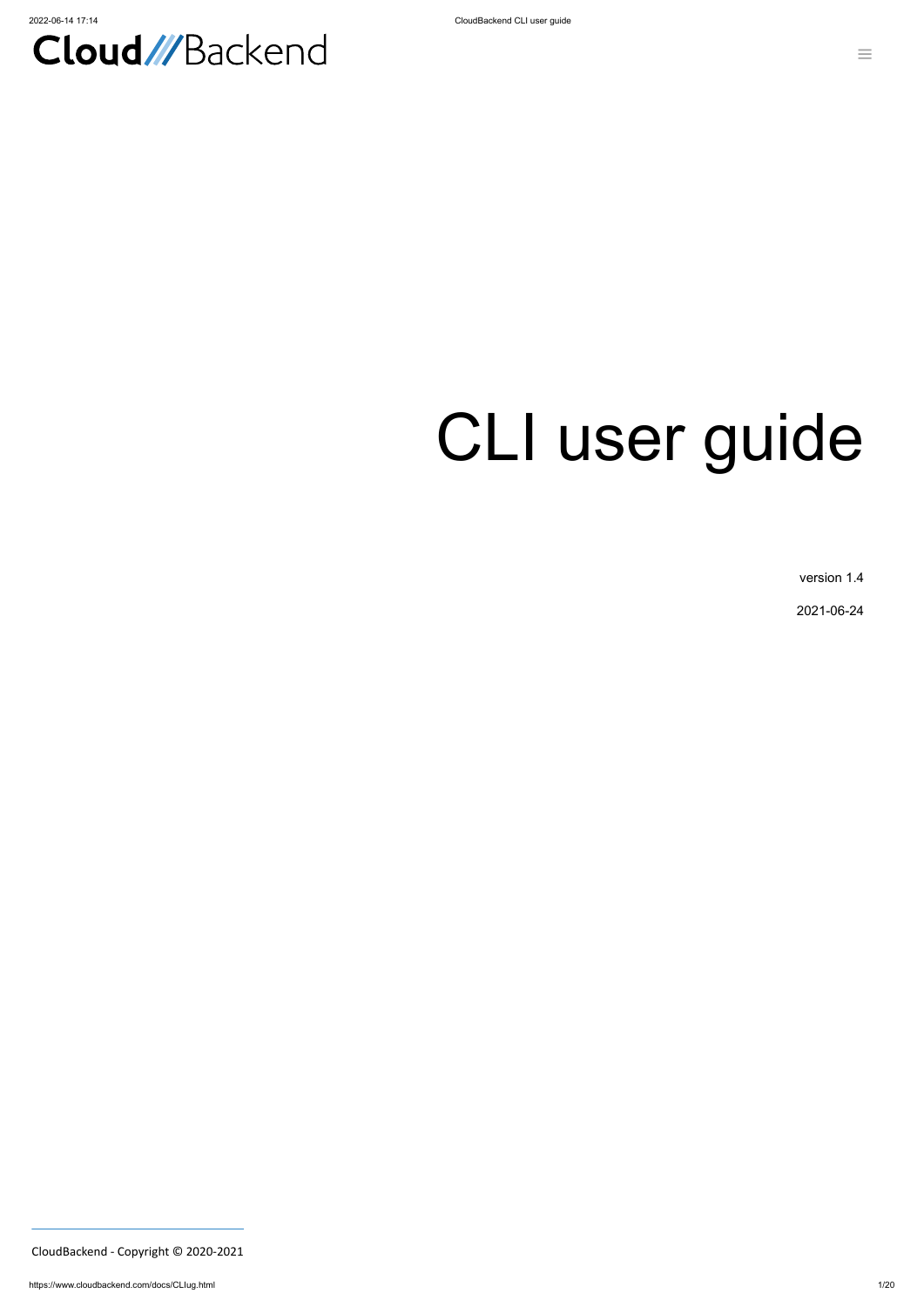#### Document objective

This user guide will give an overview on how to use the client CLI (Command Line Interface) for CloudBackend (CBE) distributed database Platform as a Service. This is done by listing the commands and added practical examples. The CLI is provided as a tool to give a quick way to access the CBE service without the need for first writing own client code and to verify your own code during *development and testing. It can also be used to verify the data sent to the backend service.*

#### **Conventions**

Describing text is printed in font Calibri.

Examples from running on a computer are shown in a box.

```
Terminal output that can be expected in a computer teletype window is printed in font
Courier New.
```
Terminal output that is kept secret is printed here as \*\*\*

Terminal input is printed in font Lucida Console.

#### Preparation

For this you need the following installed:

- Ubuntu 18.04.5 LTS Linux operating system or
- Ubuntu 20.04.2 LTS Linux operating system

To install the CloudBackend, see the [Tutorial installation](http://test.all-iot.eu/docs/Tutorial.html#installation) section.

#### Installation

From a terminal window; set execute permission on the file CLI.

| cd cbe    | # replace with your project directory                              |
|-----------|--------------------------------------------------------------------|
| cd $1.4*$ | # the name previously given to the directory of the latest release |
| cd CLI    | # CLI directory                                                    |
|           | $chmod$ $u+x$ $che_CLI$ # set execute permission                   |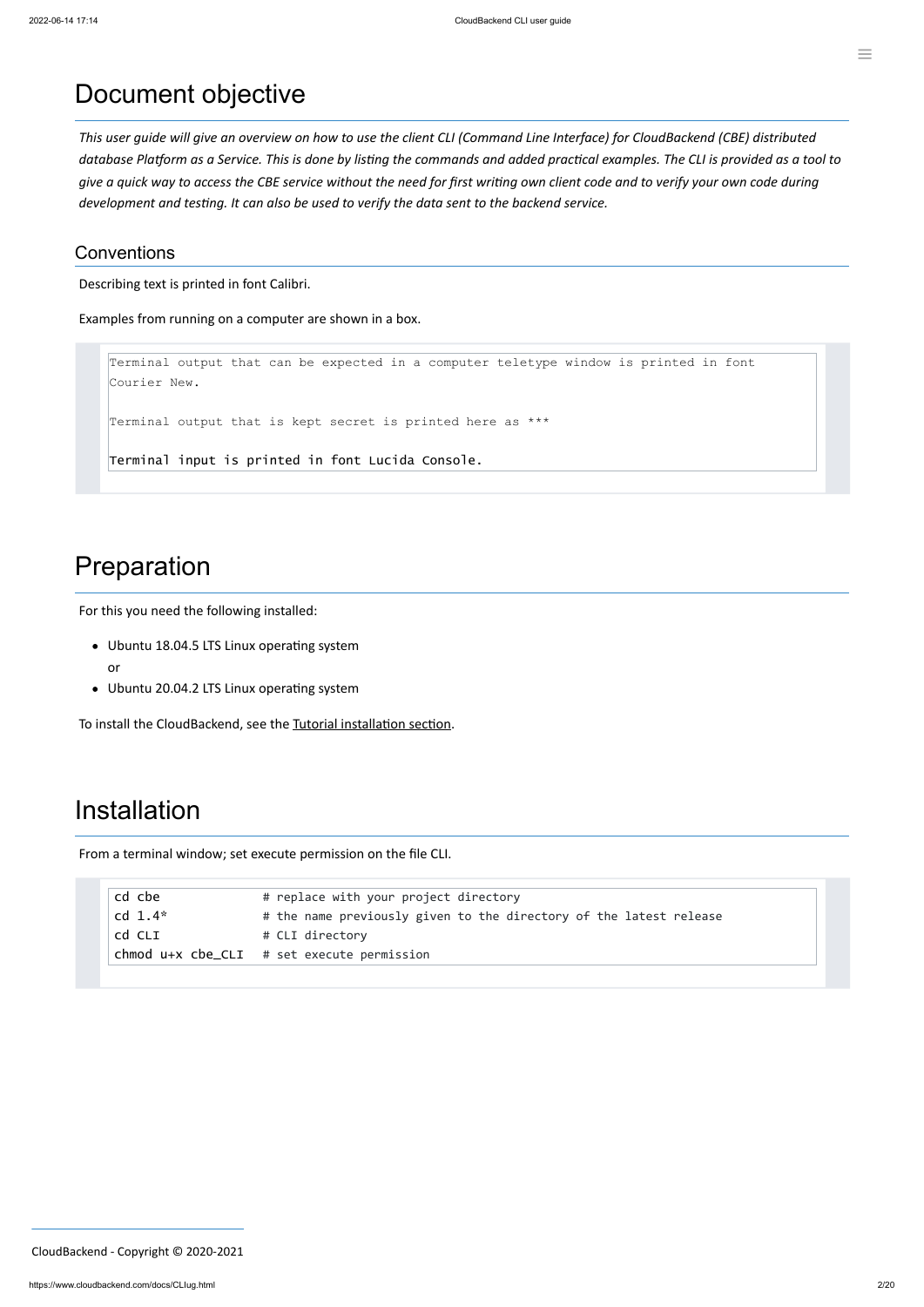#### **Start**

Login with your user credentials.

```
./cbe_CLI -? # see program options
./cbe CLI # start the program
Login to your CloudBackend tenant user account: Type in username and password.
Username: username1
Password: ***
Tenant: ABC
User: username1 - login complete - RootContainer Id: ***
Input the command first and then any arguments; help will list them.
CBE>
```
This indicates that the login is complete and the user's root container is available.

```
CBE> help
help container # help on container commands
help object # help on object commands
help query \qquad # help on query commands
help all # full help? # same as help
createUser
getUserInfo
cd [container] # set default container
-recent \qquad # types most recent CLI command
-version * version of CLI + compile time.
!! http://www.wii.br/> # repeats most recent CLI command
! Is \qquad # execute the command following the ! in the o/s shell
exit
```

```
In the CLI context the root container is referred to as /
```
#### Command overview: help

In the CLI environment; list the commands available.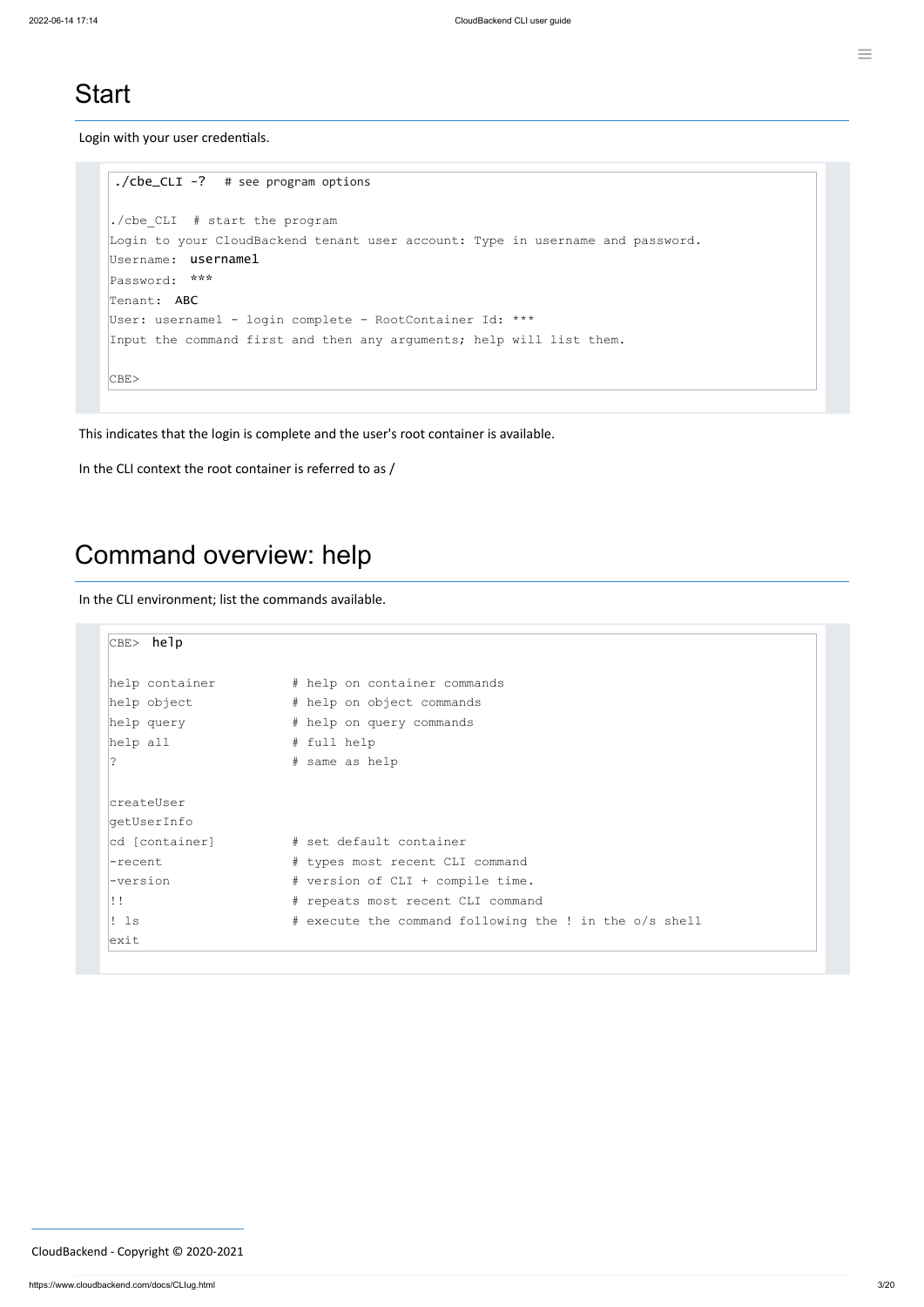```
CBE> help all
createContainer [container] [name]
renameContainer [container] [new name]
moveContainer [container] [destination container]
removeContainer [container]
getContainerACL [container]
setContainerACL [container] [number of user permissions to set]
shareContainer [container] [toUserId] [Description/Name of the share]
unshareContainer [container] [yes/no] [shareId / userId to unShare]
set [Container]
createObject [Container] [name of new object] [number of Key/Value pairs]
updateKeyValues [Container] [Object] [number of Key/Value pairs]
upload [container] [local path] [filename]
download [Object path] [local path]
type [Object path of text]
renameObject [object] [new name]
moveObject [object] [destination container]
removeObject [Container] [Object to remove]
shareObject [Object] [toUserId] [Description/Name of the share]
unshareObject [Object] [yes/no] [shareId / userId to unShare]
query [/container-path]
loadGroups
queryGroup [group:/path]
queryCID [container ID]
queryKey [Key:Value, Key:*]
queryFilter [filter statement]
loadMeta [Object path]
waypoints [Object1 path] [Object2 path]
```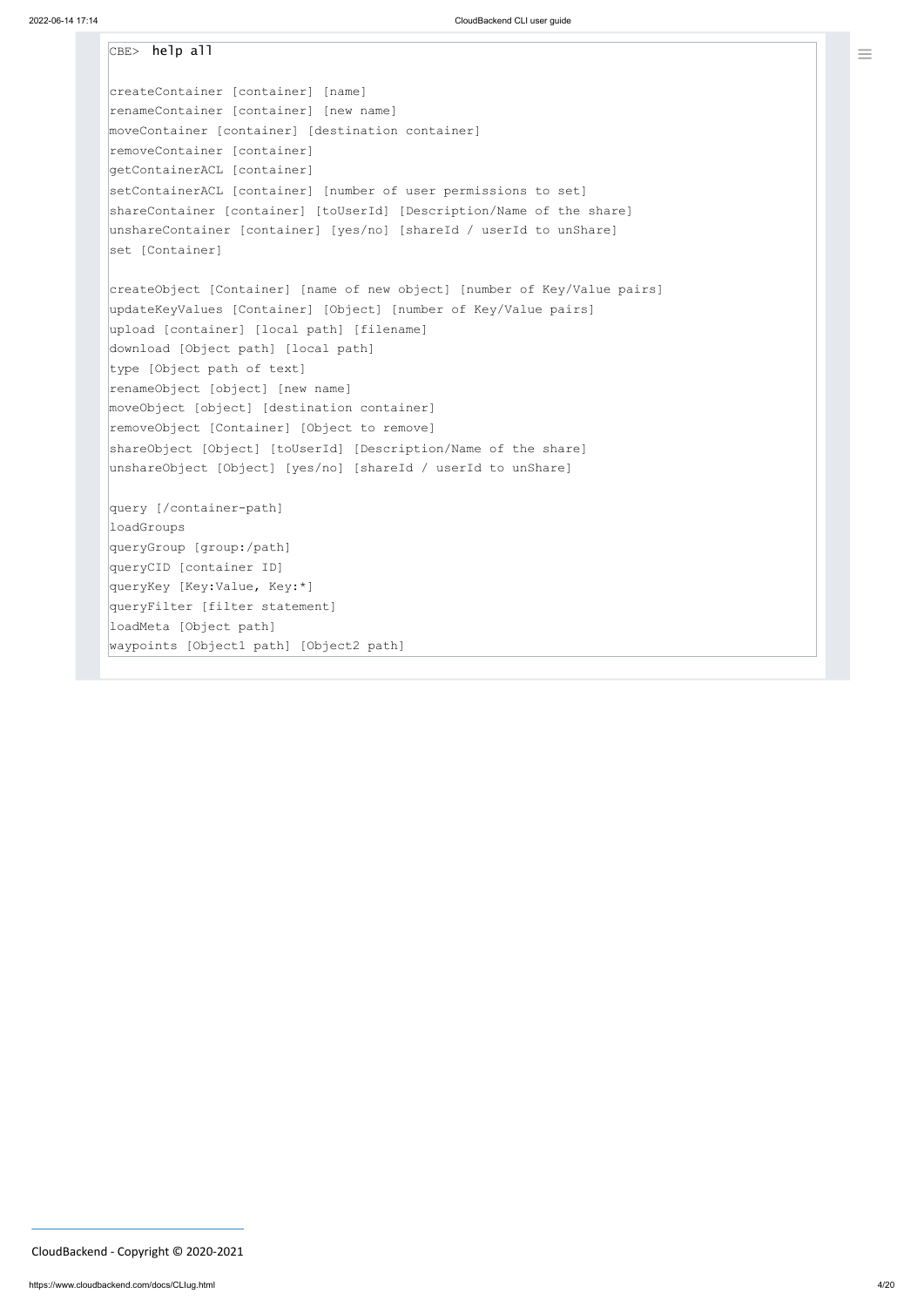#### Command: createContainer

Create a new container in your backend.

```
CBE> createContainer
Path to container to create new container in: /
Name for new container: test1
Container added, Container name: test1 Container created: 0
```
Alternatively, give the command and arguments in the same line.

CBE> createContainer / test2 Container added, Container name: test2 Container created: 0

## Command: getUserInfo

List the userid and name

CBE> getUserInfo User id: \*\*\* First name: Demo, Last name: Person. root container id: \*\*\*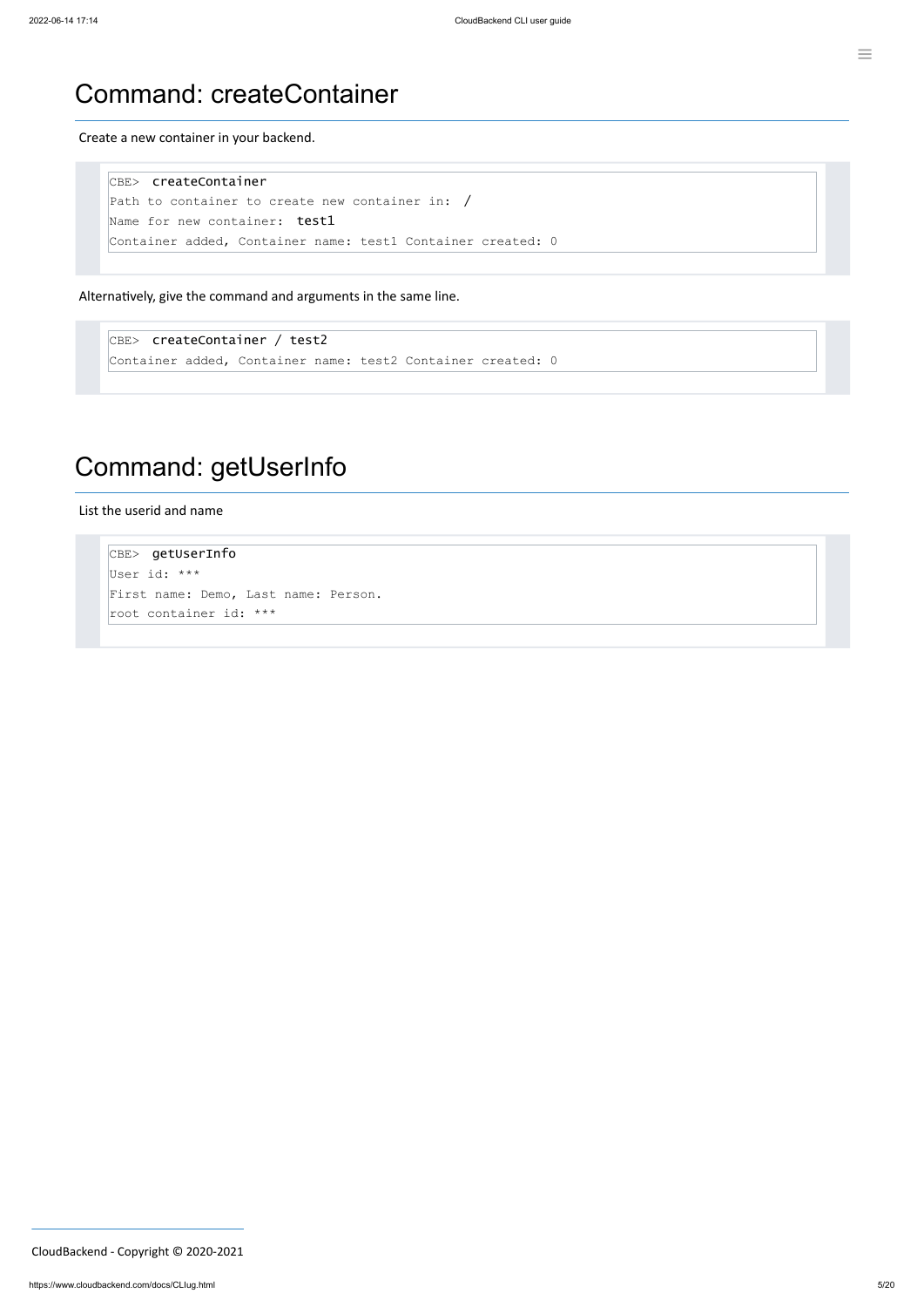#### Command: createObject

Create a new object in your backend.

```
CBE> createObject
Create object in container: /test1
Name for the Object: fooA
Set the number of Key/Value pairs you want: 2
Input Key nr 1 : ida
Input Value for tag nr 1 : 11
Input if KeyValue pair 1 is indexed or not (1 indexed, 0 not indexed): 1Input Key nr 2 : name
Input Value for tag nr 2 : Adam
Input if KeyValue pair 2 is indexed or not (1 indexed, 0 not indexed): 1Object created: fooA
Object KeyValues:
ida (indexed) = '11'
name (indexed) = 'Adam'
```
Alternatively, give the command and arguments in the same line.

```
CBE> createObject /test2 fooB 2
Input Key nr 1 : ida
Input Value for tag nr 1 : 21
Input if KeyValue pair 1 is indexed or not (1 indexed, 0 not indexed): 1Input Key nr 2 : name
Input Value for tag nr 2 : Bob
Input if KeyValue pair 2 is indexed or not (1 indexed, 0 not indexed): 1Object created: fooB
Object KeyValues:
ida (indexed) = '21'
name (indexed) = 'Bob'
```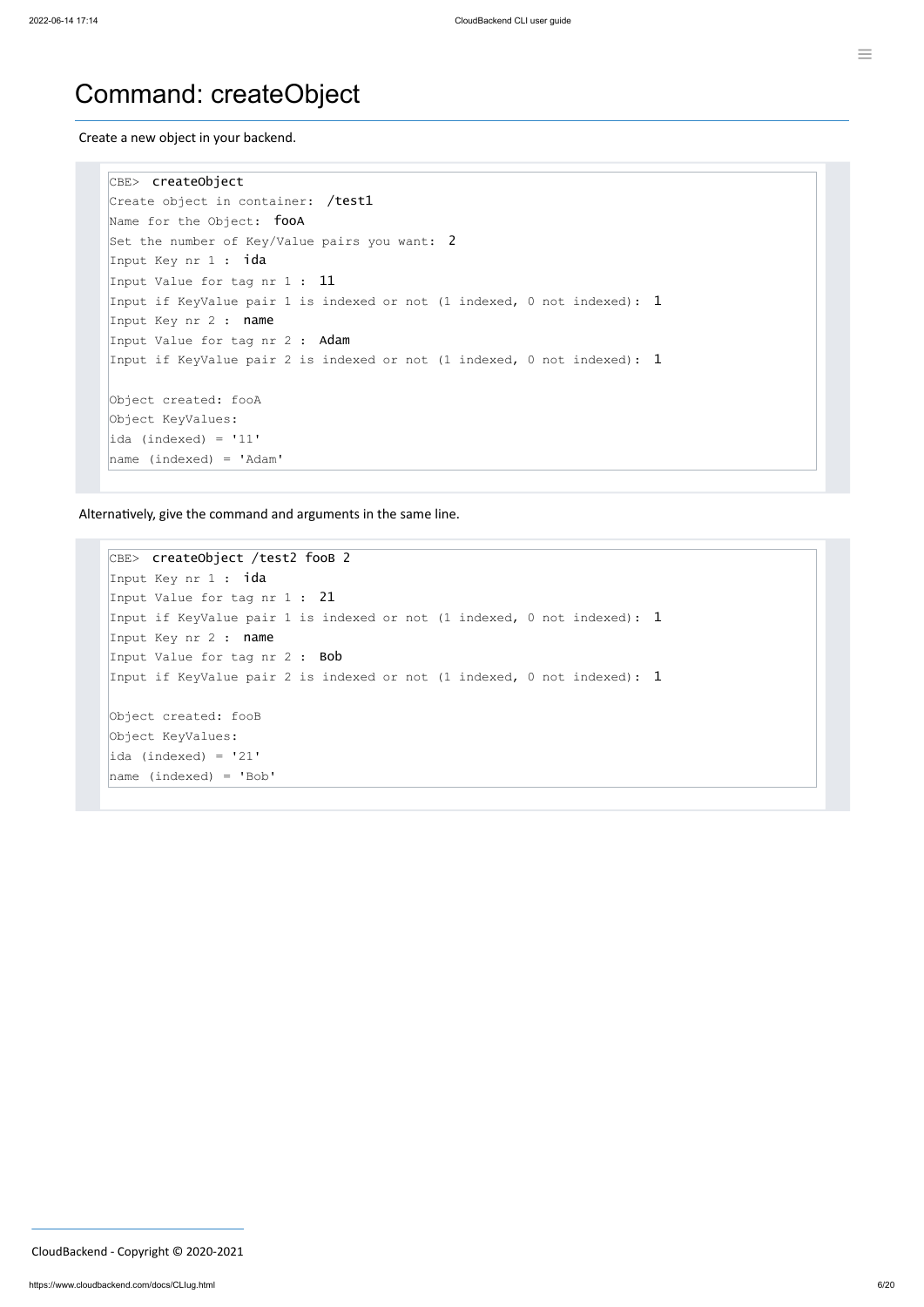```
CBE> query
Path to container to query: /
Query done For RootContainer:
Query items:
test1 Container id: ***
test2 Container id: ***
=====
Count: 2 containers + 0 object = 2 items
```
#### Command: query

Ask for the content of a container.

CBE> query Path to container to query: /test1 Query done For Container: test1 Query items: fooA Object id: \*\*\* ===== Count: 1 container + 0 object = 1 item

Another example.

```
CBE> query /test2
Query done For Container:
test2
Query items:
fooB Object id: ***
=====
Count: 0 container + 1 object = 1 item
```
queryGroup does the same thing and can also work on group containers. [loadGroups](#page-18-0) is a pre-requisite to it.

Alternatively, give the command and arguments in the same line.

```
CBE> query /
Query done For RootContainer:
Query items:
test1 Container id: ***
test2 Container id: ***
=====
Count: 2 containers + 0 object = 2 items
```
Another example.

queryCID takes a container id and does query on that.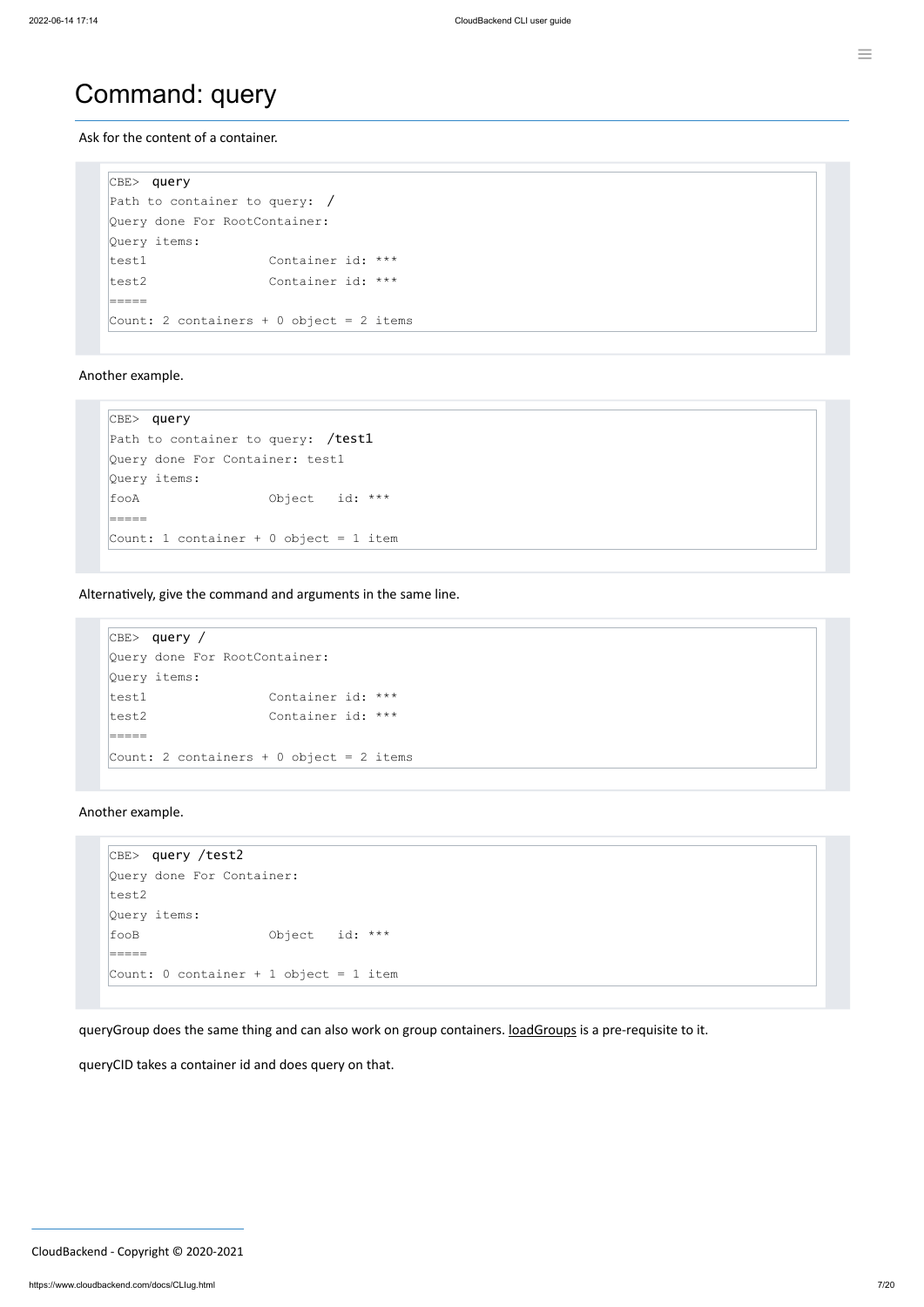```
CBE> queryKey
string of tags to search for: ida
Query done for Keys: ida
Query Objects:
fooA Object id: ***
fooB Object id: ***
=====
Count: 0 container + 2 object = 2 item
```
#### Command: queryKey

Ask for object with specific key tag name or key tag value.

```
CBE> queryKey
string of tags to search for: name: Bob
Query done for Keys: name:Bob
Query Objects:
fooB Object id: ***
=====
Count: 0 container + 1 object = 1 item
```

```
CBE> queryKey name:Adam
Query done for Keys: name:Adam
Query Objects:
fooA Object id: ***
=====
Count: 0 container + 1 object = 1 item
```
Another example.

Alternatively, give the command and arguments in the same line.

Another example.

```
CBE> queryKey ida:21
Query done for Keys: ida:21
Query Objects:
fooB Object id: ***
=====
Count: 0 container + 1 object = 1 item
```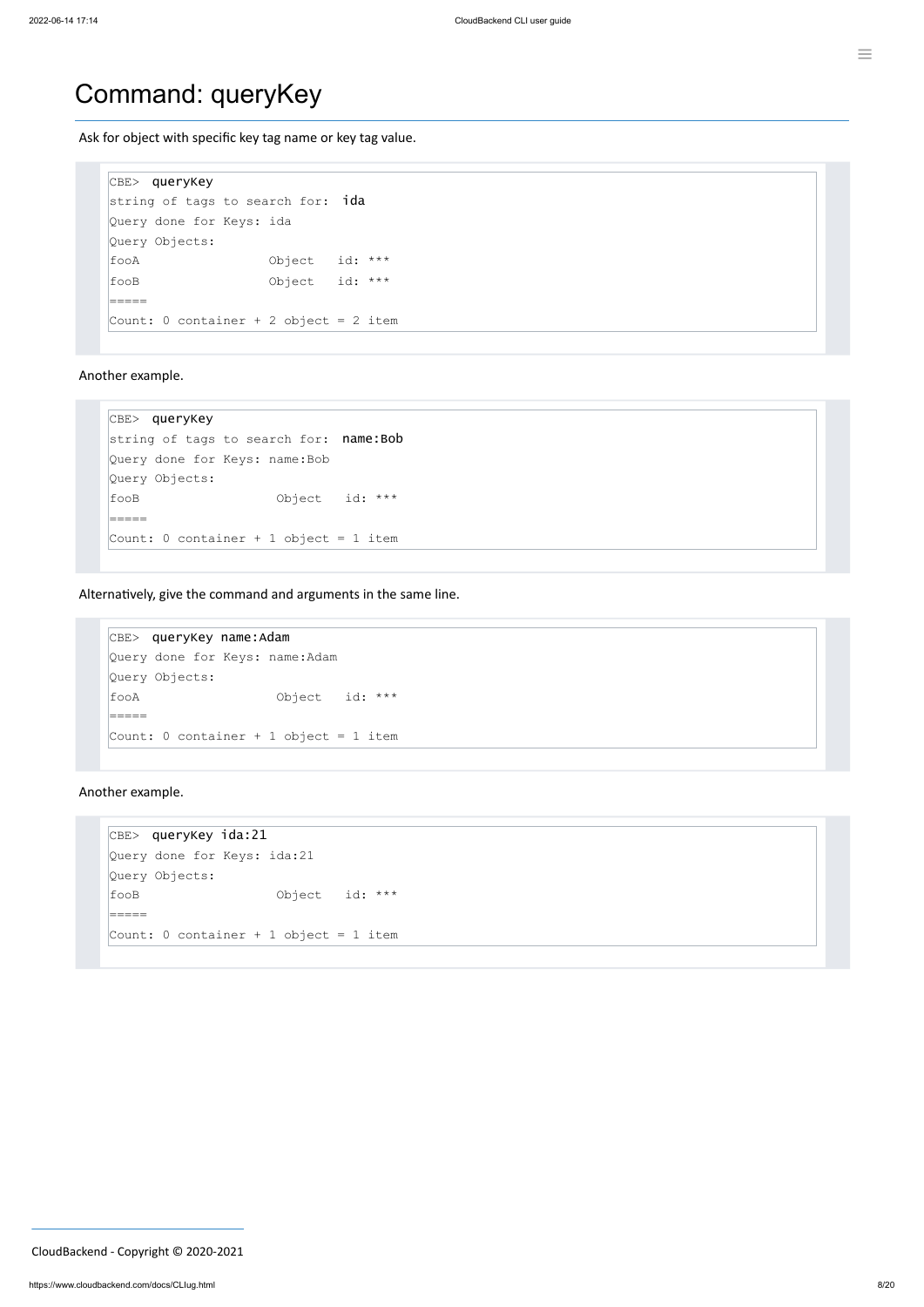#### Command: loadMeta

List the key tag meta data of one object.

```
CBE> loadMeta
Path to Object: /test1/fooA
Object Name: fooA
Container: /test1
Created: ***
Updated: ***
Total size: 0 kB
Key/Value data:
ida (indexed) = '11'
name (indexed) = 'Adam'
```
Alternatively, give the command and arguments in the same line.

```
CBE> loadMeta /test2/fooB
Object Name: fooB
Container: /test2
Created: ***
Updated: ***
Total size: 0 kB
Key/Value data:
iada (indexed) = '21'
name (indexed) = 'Bob'
```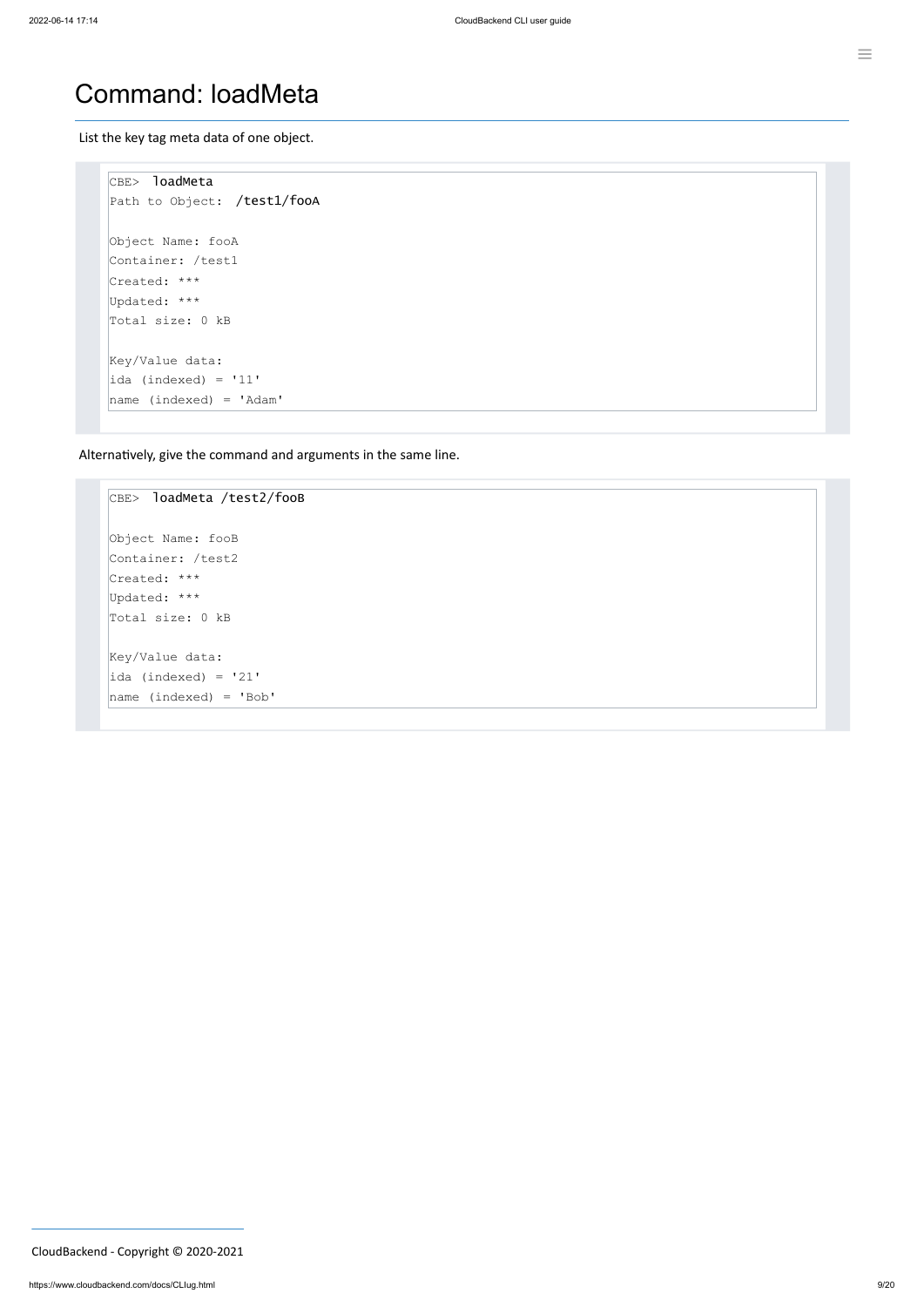#### Command: updateKeyValues

Change the Key Values of an object.

```
CBE> updateKeyValues
Path of Container: /test1
Name of the Object: fooA
Set the number of Key/Value pairs you want to add/update: 3Input key nr 1 : ida
Input value for key nr 1 'ida' : 111
Input if KeyValue pair 1 is indexed or not (1 indexed, 0 not indexed): 1Input key nr 2 : name
Input value for key nr 2 'name' : Anna
Input if KeyValue pair 2 is indexed or not (1 indexed, 0 not indexed): 1Input key nr 3 : age
Input value for key nr 3 'age' : 33
Input if KeyValue pair 3 is indexed or not (1 indexed, 0 not indexed): 0Key/Value pairs updated/added for object: fooA
New KeyValue pairs:
ida = '111' (indexed)
age = '33'name = 'Anna' (indexed)
```
Alternatively, give the command and arguments in the same line.

```
CBE> updateKeyValues /test2 fooB 3
Input key nr 1 : ida
Input value for key nr 1 'ida' : 211
Input if KeyValue pair 1 is indexed or not (1 indexed, 0 not indexed): 1Input key nr 2 : name
Input value for key nr 2 'name' : Bambi
Input if KeyValue pair 2 is indexed or not (1 indexed, 0 not indexed): 1Input key nr 3 : age
Input value for key nr 3 'age' : 22
Input if KeyValue pair 3 is indexed or not (1 indexed, 0 not indexed): 0Key/Value pairs updated/added for object: fooB
New KeyValue pairs:
iada = '211' (indexed)
|age = '22'name = 'Bambi' (indexed)
```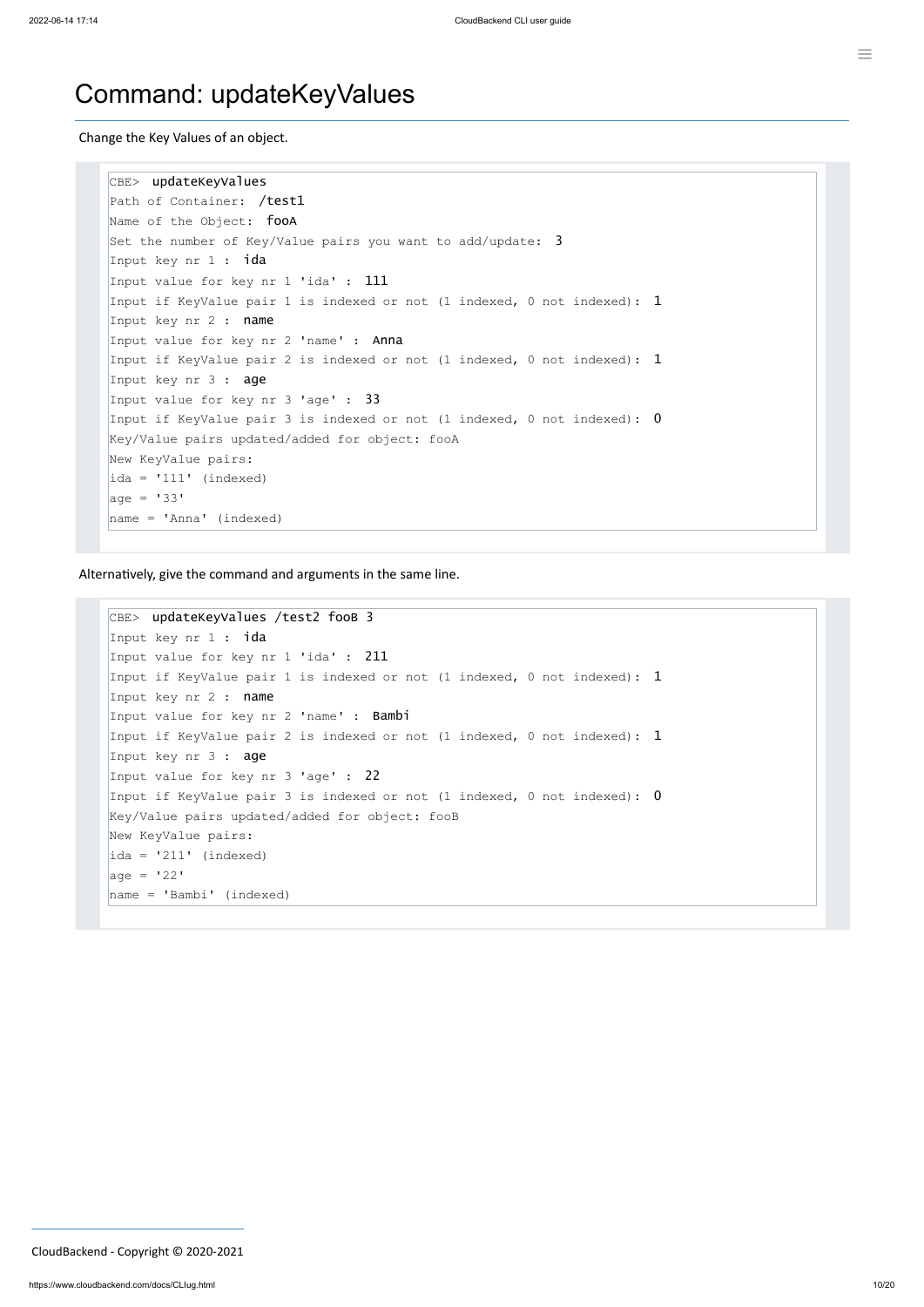#### Command: upload

Upload an object from the local computer to the backend.

```
CBE> upload
Path to container to upload to: /test1
Path to file on local filesystem: /home/demo/
Filename on local filesystem: car.jpg
Object uploaded!
Object name: car.jpg Object id: *** object parent id (uploaded to container): ***
```
Alternatively, give the command and arguments in the same line.

```
CBE> upload /test2 /home/demo/ plat.mp3
Object uploaded!
Object name: mine.txt Object id: *** object parent id (uploaded to container): ***
```
Verify the uploads.

```
CBE> query /test1
Query Loaded!
Query done For Container: test1
Query items:
Name: car.jpg (Object) Id: *** Parent Id: ***
Name: fooA (Object) Id: *** Parent Id: ***
Total Result(s):2
CBE> query /test2
Query Loaded!
Query done For Container: test2
Query items:
Name: plat.mp3 (Object) Id: *** Parent Id: ***
Name: fooB (Object) Id: *** Parent Id: ***
Total Result(s):2
```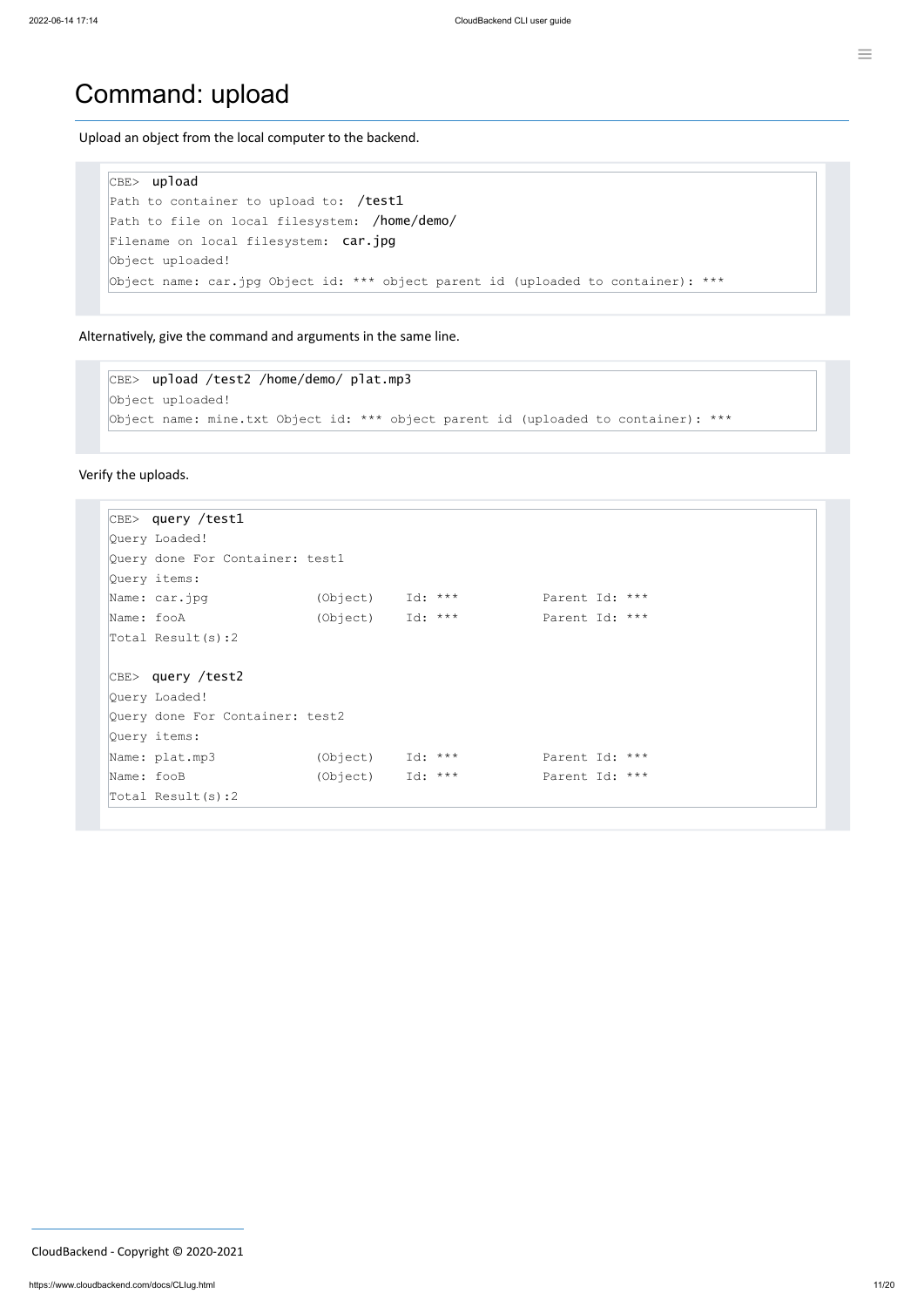```
CBE> renameContainer
Container to rename: /test1
New name: x1Container id: *** has been renamed to: x1
```
#### Command: renameContainer

Change the name of a container.

```
CBE> renameContainer /test2 x2
Container id: *** has been renamed to: x2
```
Alternatively, give the command and arguments in the same line.

```
CBE> query /
CBE> createContainer / test3
CBE> createContainer / test4
```
#### Command: moveContainer

In this example first a new container and object are created, and then the name of the object is changed.

Verify the content. Move a container into another container.

```
CBE> query /
CBE> moveContainer
Move Container: /x1
to Container: /test3
Container x1 has been moved to container with id: ***
```
Alternatively, give the command and arguments in the same line.

 $CBE>$  query / CBE> moveContainer /x2 /test4 Container x2 has been moved to container with id: \*\*\*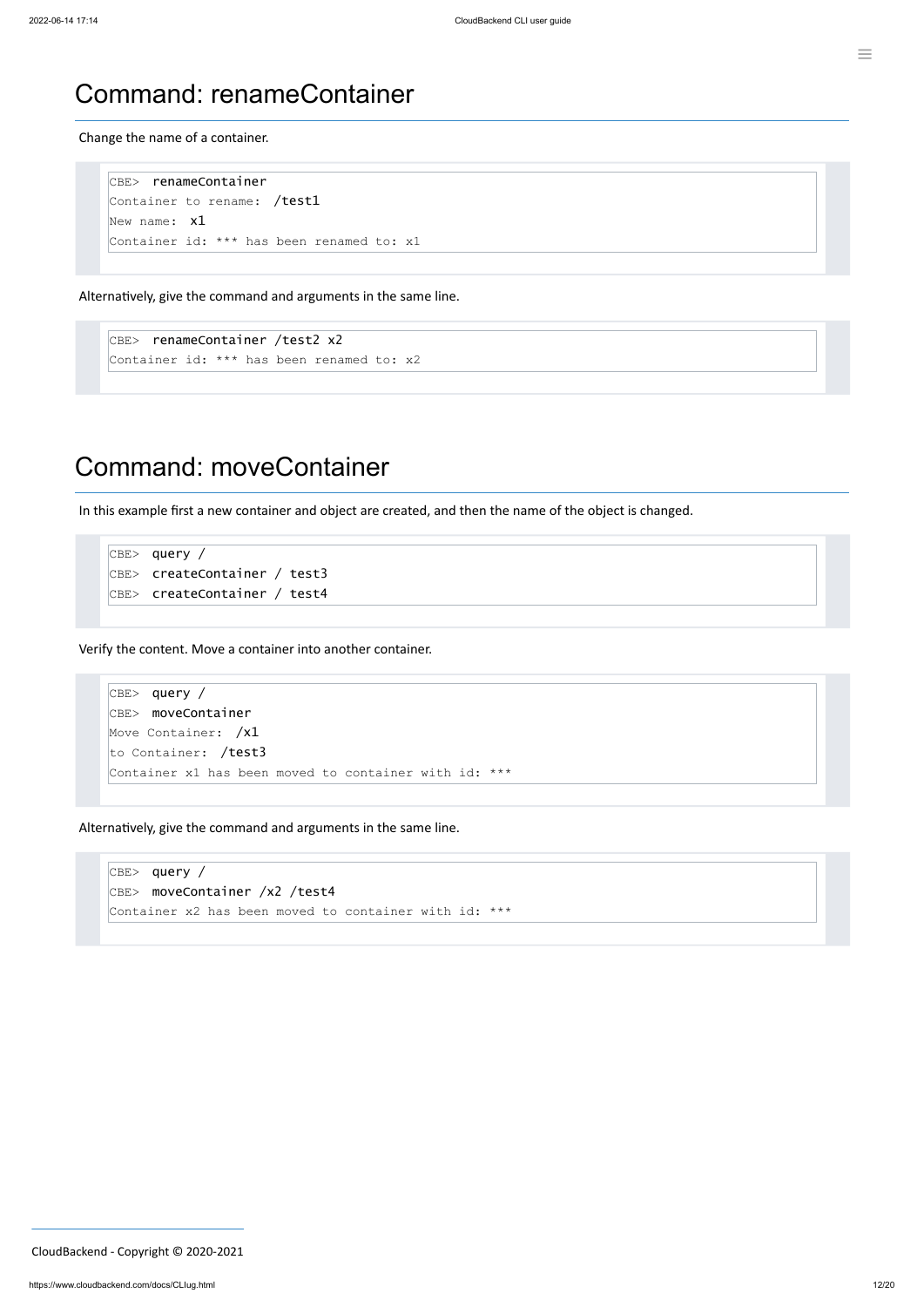#### Command: removeContainer

Remove a container.

*Please Note!* All content of that container will be removed, including objects and subcontainers *!*

```
CBE> query /
CBE> removeContainer
Path to container to remove: /test3
Container x1 with ID: *** has been removed
```
Alternatively, give the command and arguments in the same line.

```
CBE> query /
CBE> removeContainer /test4
Container x2 with ID: *** has been removed
CBE> query /
```
*Please Note!* All content of that container will be removed, including objects and subcontainers *!*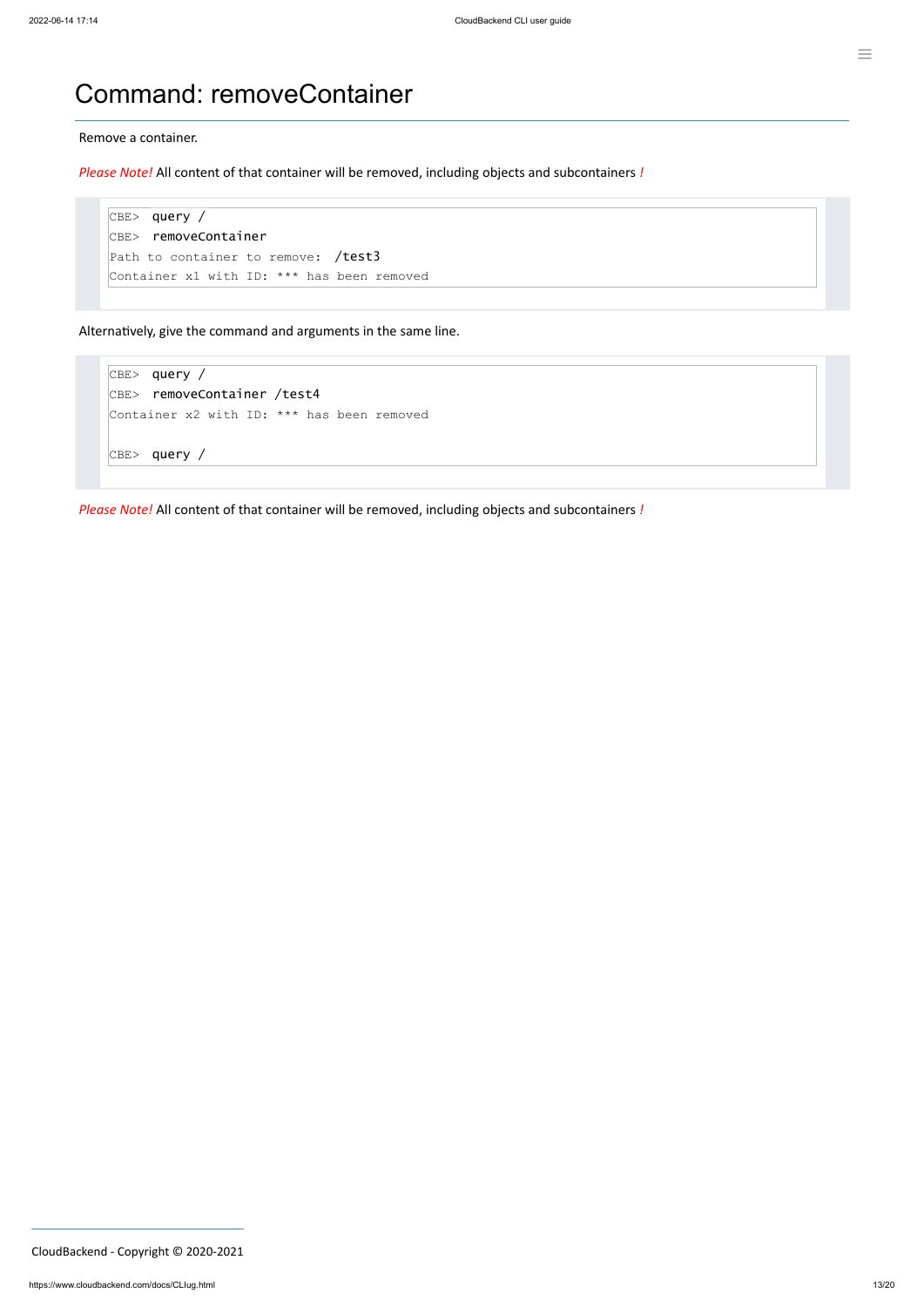#### Command: setContainerACL

List the ACL (Access Control List) of a container. The following permission values can be specified:

| $0 = no$ permissions            |
|---------------------------------|
| $1 = read$                      |
| $2 = write$                     |
| $3 = read/write$                |
| $4 =$ delete                    |
| $5 =$ delete/read               |
| $6 =$ delete/write              |
| $7 = read/write/delete$         |
| $8 = setACL$                    |
| $9 = setACL/read$               |
| $10 = setACL/write$             |
| $11 = setACL/read/write$        |
| $12 = setACL/delete$            |
| $13 = setACL/delete/read$       |
| $14 = setACL/delete/writeite$   |
| $15 = setACL/read/write/delete$ |
|                                 |
| createContainer / test5<br>CBE  |

```
CBE> setContainerACL /test5 1
Input user id: 1 : ***
Input permission for user id 1 '***' : 7
Container ACL:s have been added:
UserId: *** Permission/ACL: 7
```

```
CBE> setContainerACL
Container: /test5
Container to setACL for: /test5
Number of user ids and permissions to set: 1
Input user id: 1 : ***
Input permission for user id 1 '***' : 3
Container ACL:s have been added:
UserId: *** Permission/ACL: 3
```
Alternatively, give the command and arguments in the same line.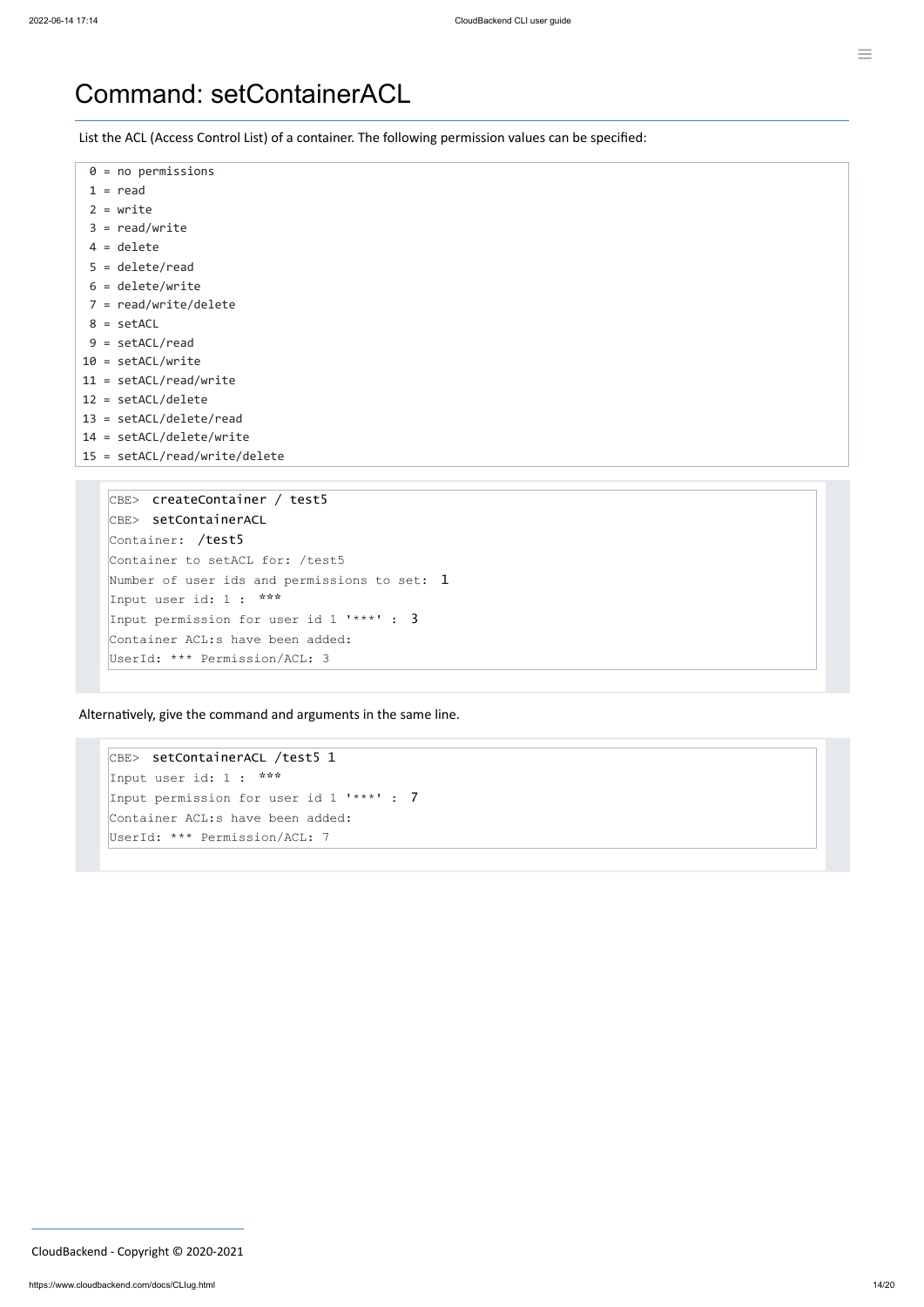#### Command: getContainerACL

List the Access Control List of a container.

```
CBE> getContainerACL
Container: /test5
Container ACL:s have been Loaded:
UserId: *** Permission/ACL: 7
UserId: *** Permission/ACL: 15
```
Alternatively, give the command and argument in the same line.

CBE> getContainerACL /test5 Container ACL:s have been Loaded: UserId: \*\*\* Permission/ACL: 7 UserId: \*\*\* Permission/ACL: 15

CBE> shareContainer /test5 Container has been shared! ShareId: \*\*\*

#### Command: shareContainer

Share a container with another user. The ACL of the container should have been set using **setContainerACL** with access rights for that particular user.

```
CBE> shareContainer
Share Container: /test5
To user Id: ***
Description/name of the share: Test
Container has been shared! ShareId: ***
```
Alternatively, give the command and arguments in the same line.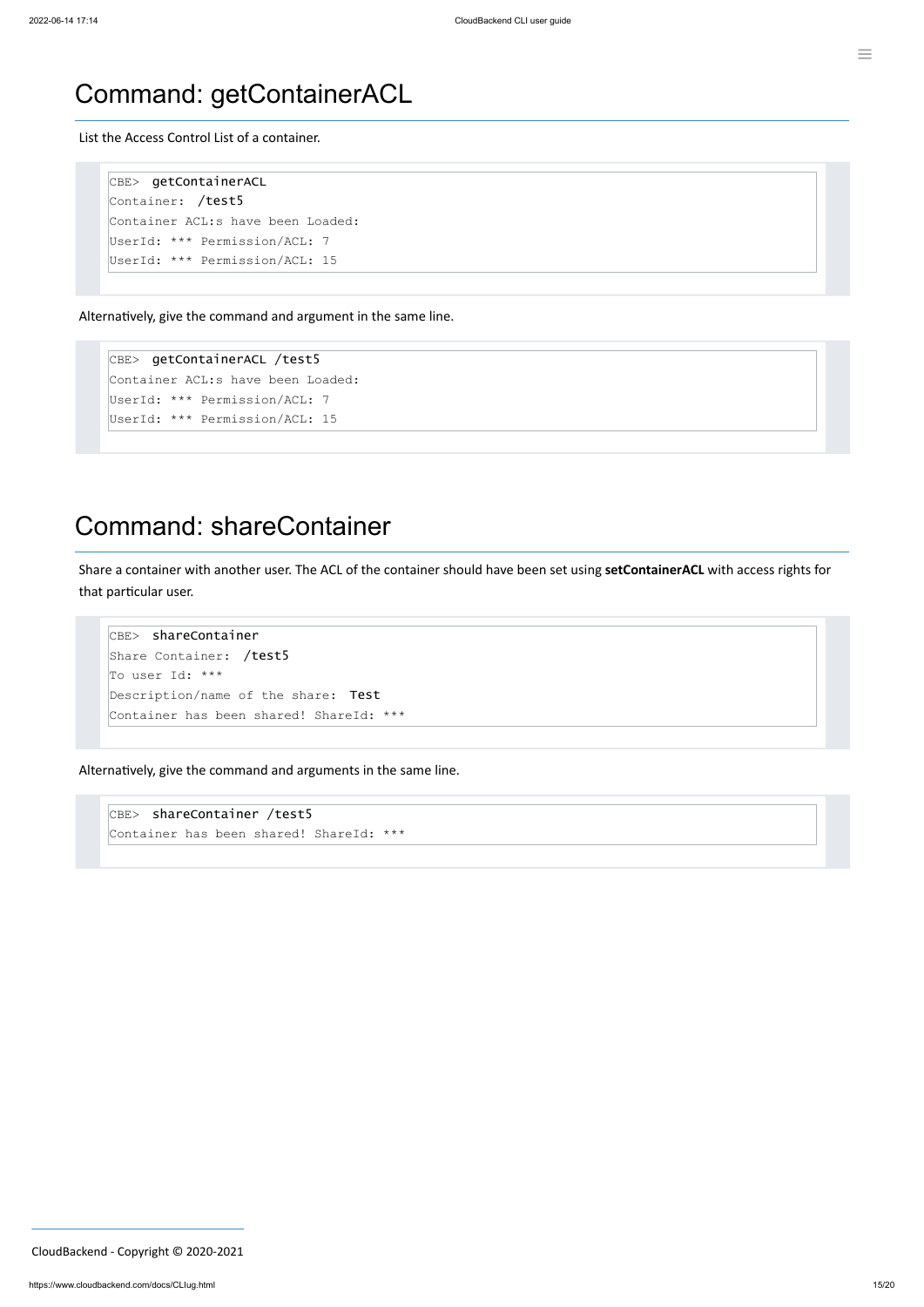#### Command: unshareContainer

Undo a sharing of a container with another user.

CBE> unshareContainer Container to unShare: /test5 Do you know the shareId? (yes/no) no Which user (id) do you want to remove the share for: \*\*\* Container has been un shared, message from edge platform: OK

Alternatively, give the command and arguments in the same line.

```
CBE> query /
CBE> createObject /test5 fooX 0
CBE> query /test5
CBE> renameObject
Full path to Object: /test5/fooX
New name: fooE
Object with id: *** has been renamed to: fooE
CBE> query /test5
```
CBE> unshareContainer /test5 no Which user (id) do you want to remove the share for: \*\*\* Container has been un shared, message from edge platform: OK

#### Command: renameObject

Change the name of an Object.

In this example first a new container and object are created, and then the name of the object is changed.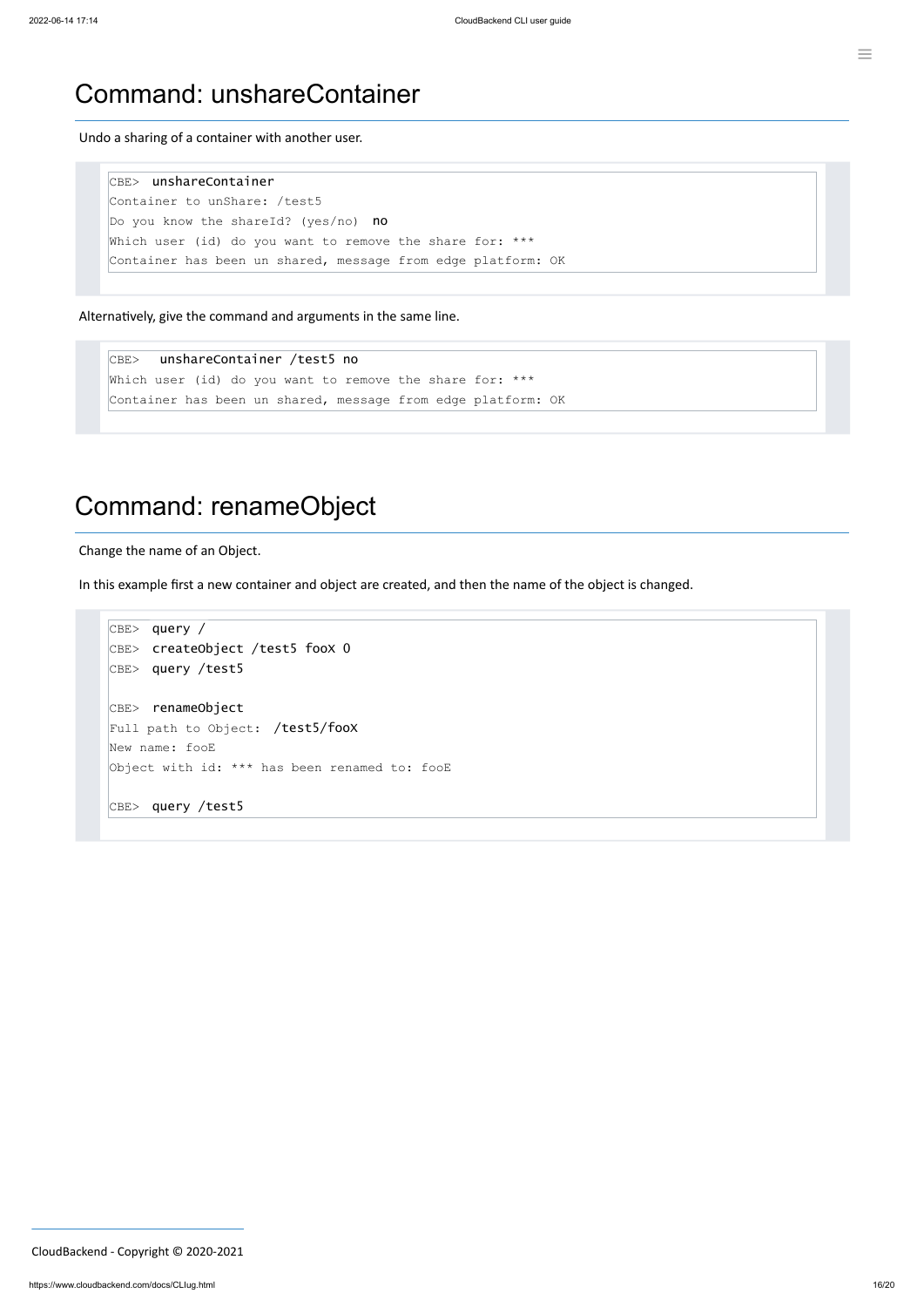#### Command: moveObject

Move an Object between containers.

In this example first an object is created, and then the object is moved to another container.

```
CBE> removeObject
Container Path: /test6
Object to remove, name: A1
Object fooL with id: *** has been removed
```

```
CBE> query /test5
CBE> createObject /test5 A1 0
CBE> createObject /test5 A2 0
CBE> createContainer / test6
CBE> query /test6
CBE> query /test5
CBE> moveObject
Move Object: /test5/A1
to Container: /test6
Object A1 has been moved to container with id: ***
```
CBE> removeObject /test6 A2 Object fooM with id: \*\*\* has been removed

Alternatively, give the command and arguments in the same line.

```
CBE> moveObject /test5/A2 /test6
Object A2 has been moved to container with id: ***
CBE> query /test5
CBE> query /test6
```
#### Command: removeObject

Delete an Object.

Alternatively, give the command and arguments in the same line.

#### CBE> query /test6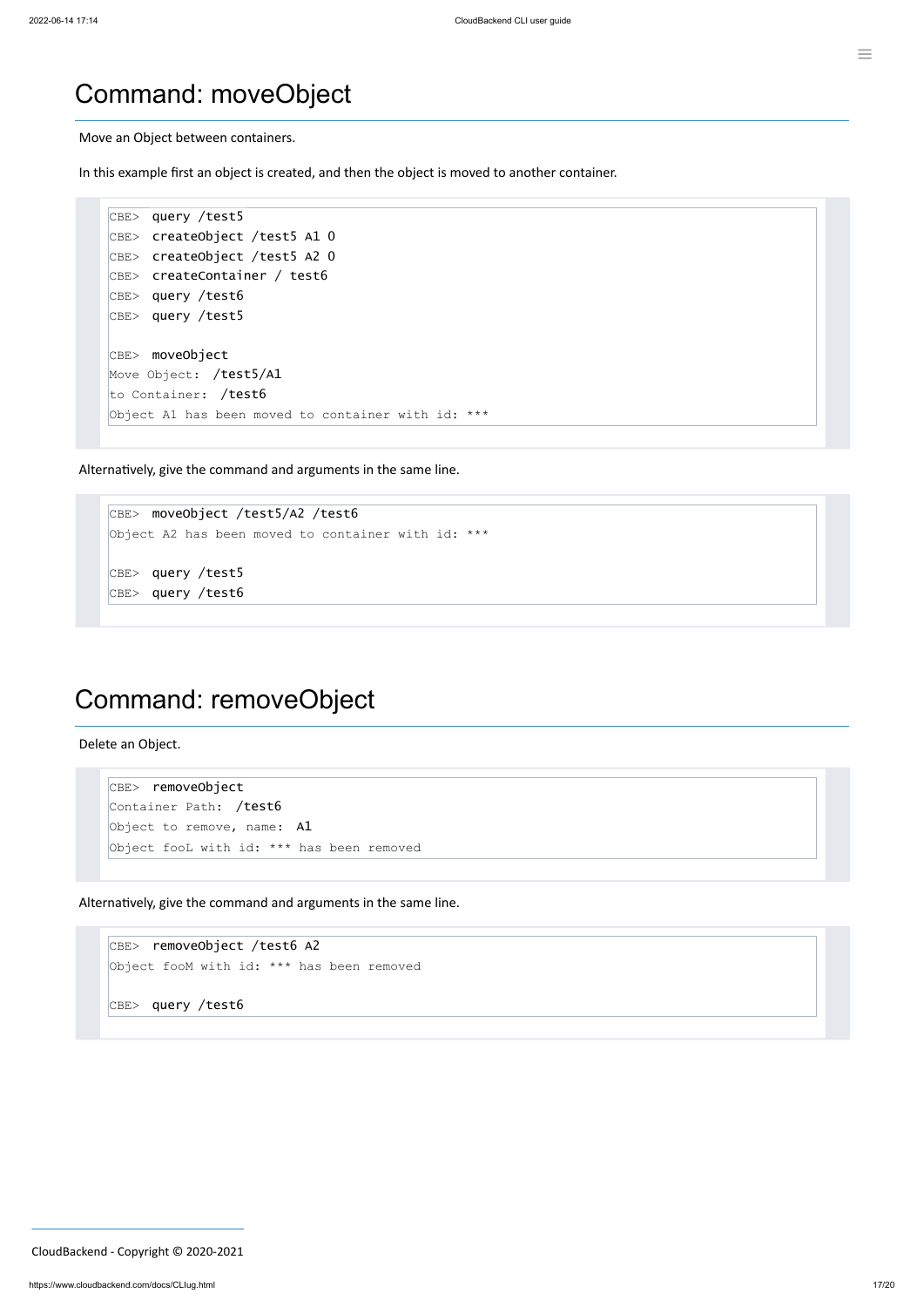#### Command: shareObject

Share an object with another user. The ACL of the container holding the object should have been set using **setContainerACL** with access rights for that particular user. When seting the ACL of a container, all objects in it will inherit the same ACL.

```
CBE> createObject /test5 fooE 0
CBE> setContainerACL /test5 1
CBE> shareObject
Share Object, full path: /test5/fooE
To user Id: ***
Description/name of the share: Testobject
Object has been shared! ShareId: ***
```
Alternatively, give the command and arguments in the same line.

CBE> shareObject /test5/fooE

Object has been shared! ShareId: \*\*\*

#### Command: unshareObject

Undo a sharing of an object with another user.

```
CBE> unShareObject
Object to unShare: /test5
Do you know the shareId? (yes/no) yes
ShareId: ***
Object has been un shared, message from edge platform: OK
```
Alternatively, give the command and arguments in the same line.

CBE> unShareObject /test5/fooE

Object has been un shared, message from edge platform: OK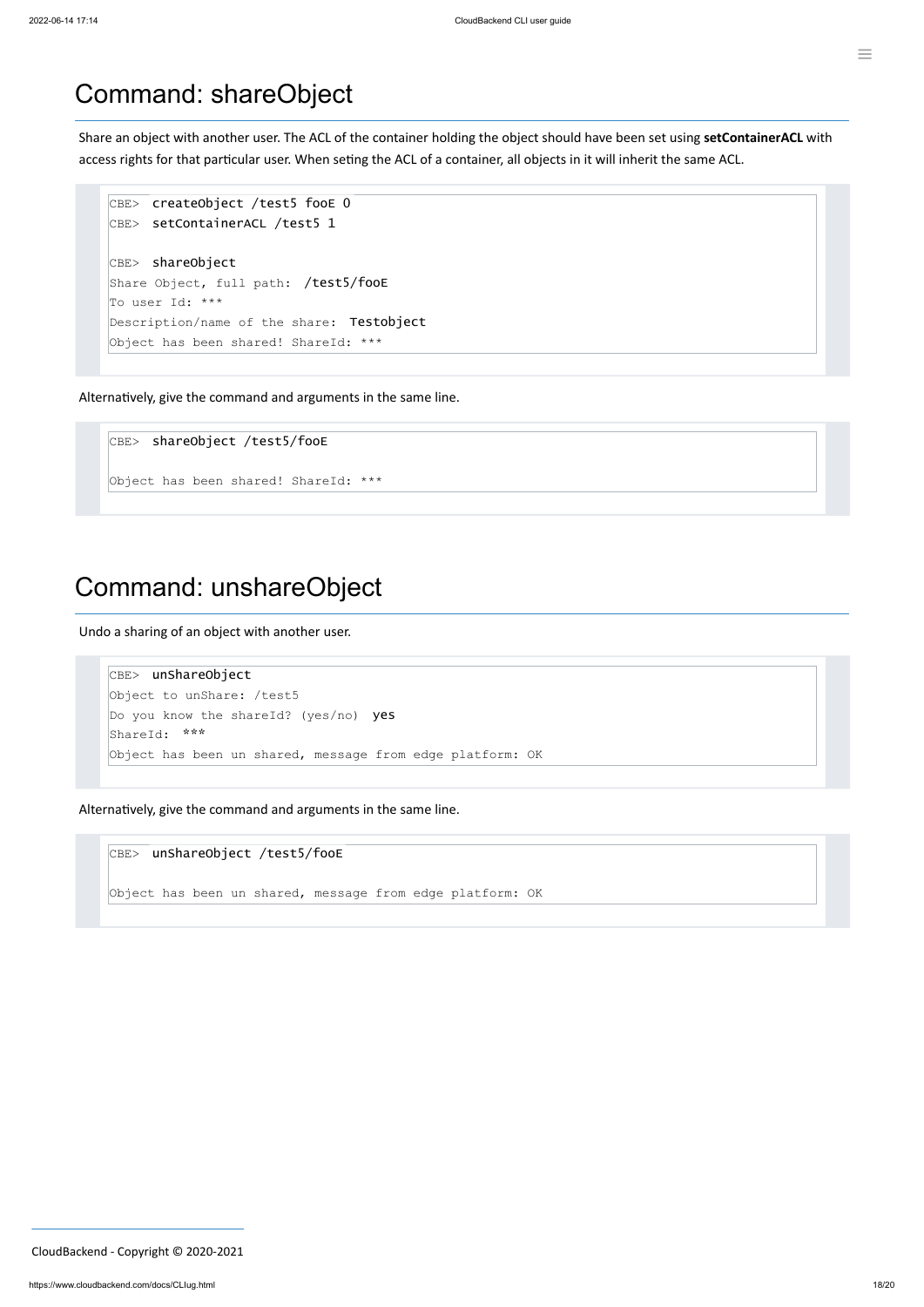#### <span id="page-18-0"></span>Command: loadGroups

Load the Groups the user belongs to. This is a pre-requisite for the queryGroups command.

```
CBE> loadGroups
 # group database container-id
 ---- --------------- -------- ---------------
 1: demotesters:/ home ***
CBE> queryGroup demotesters:/
Items
-----
demotester2 Object id:***
=====
Count: 0 container + 1 object = 1 item
```

```
CBE> (/)> cd /test5
CBE(/test5)> query
Items
 -----
```
queryGroup does the same thing as query but can also work on group containers.

queryCID takes any container id you have access to and does query on that.

#### Command: cd

Set the container context.

This saves specifying the container when many commands will be performed in the same container.

```
CBE> cd /
CBE (/) > query
Items
-----
test5 Container id: ***
test6 Container id: ***
=====
Count: 2 containers + 0 object = 2 item
```
Another example.

| fooE                                   | Object $id:***$ |  |
|----------------------------------------|-----------------|--|
|                                        |                 |  |
| Count: 0 container + 1 object = 1 item |                 |  |
|                                        |                 |  |

Set context to a group container.